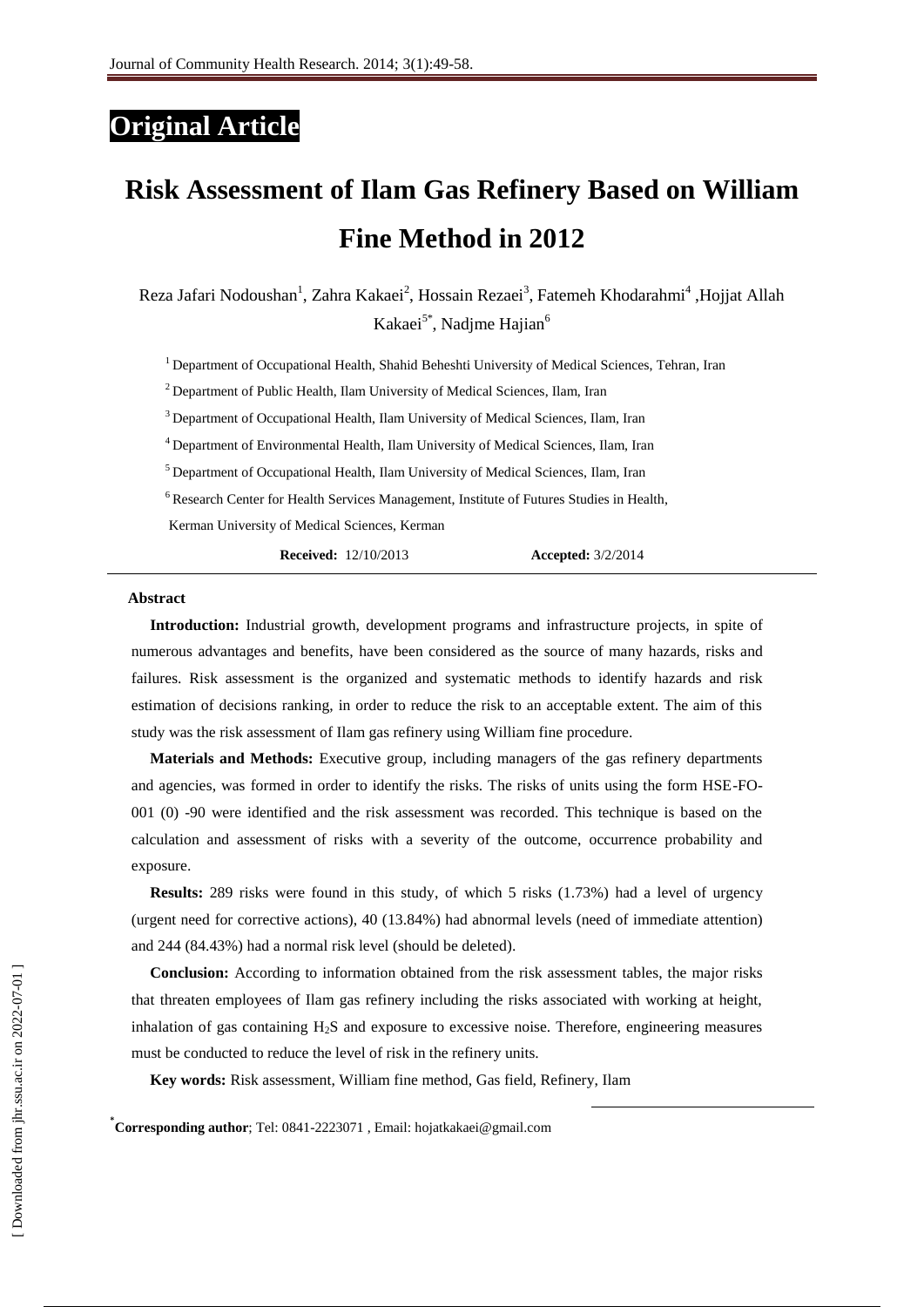## **Introduction**

Industrial developments, application development and infrastructure projects, despite all the benefits they bring to humanity, are the source of many significant hazards, risks and failures<sup>[1]</sup>.

With advances in technology and the increasing use of machinery, the hazards and potential accidents have increased in industrial environments<sup>[2]</sup>. The rapid industrialization of human societies and growing technologies in the world, innovation and newly-developed methods in industry, science, and technological inventions have occurred, bringing a risk to modern life by what people had created with their own hands. In this condition, the preservation of health, labor and other worthy assets is most necessary [3].

One of the consequences of accidents, especially in process industries, such as oil and petrochemical industries with a wide range of pollutants and hazardous chemicals, is the irrecoverable damage to the environment. This along with other environmental concerns such as global warming, destruction of the ozone layer, water pollution, and species extinction has become the most important global concern even more concerning than issues like terrorism<sup>[4]</sup>.

Risk assessment is a systematic and organized approach to identify hazards and ranking for decisions, in order to reduce the risk to an acceptable extent <sup>[5]</sup>. Risk assessment can be performed in forms of qualitative and

quantitative. In quantity risk assessment, better results are obtained. Quantitative evaluations work by focusing on risk factors and adopting preventive and control measures to eliminate or inhibit the risks [6].

In this regard, a scientific approach is required for decision-making and justifying the costs of eliminating the danger and the necessity of risk prompt control programs. One of the most common methods to achieve the above objective by safety experts is William Fine technique. The basis of this technique is calculation and risk assessment [7].

There are numerous criteria to identify the work-related accidents, but the most prominent concern in the present study is related to the human, environmental and economic criteria. Risks were assessed using William Fine method.

## **Materials and Methods**

This descriptive - analytic study was conducted in 2012, in Ilam gas refinery. The study population of the study included all units at Ilam gas refinery. The number of Ilam gas refinery units was 18 units, out of which 9 units were randomly selected for research using a statistical formula (the process unit and general engineering unit have been merged). Statistical formula to determine the number of units was: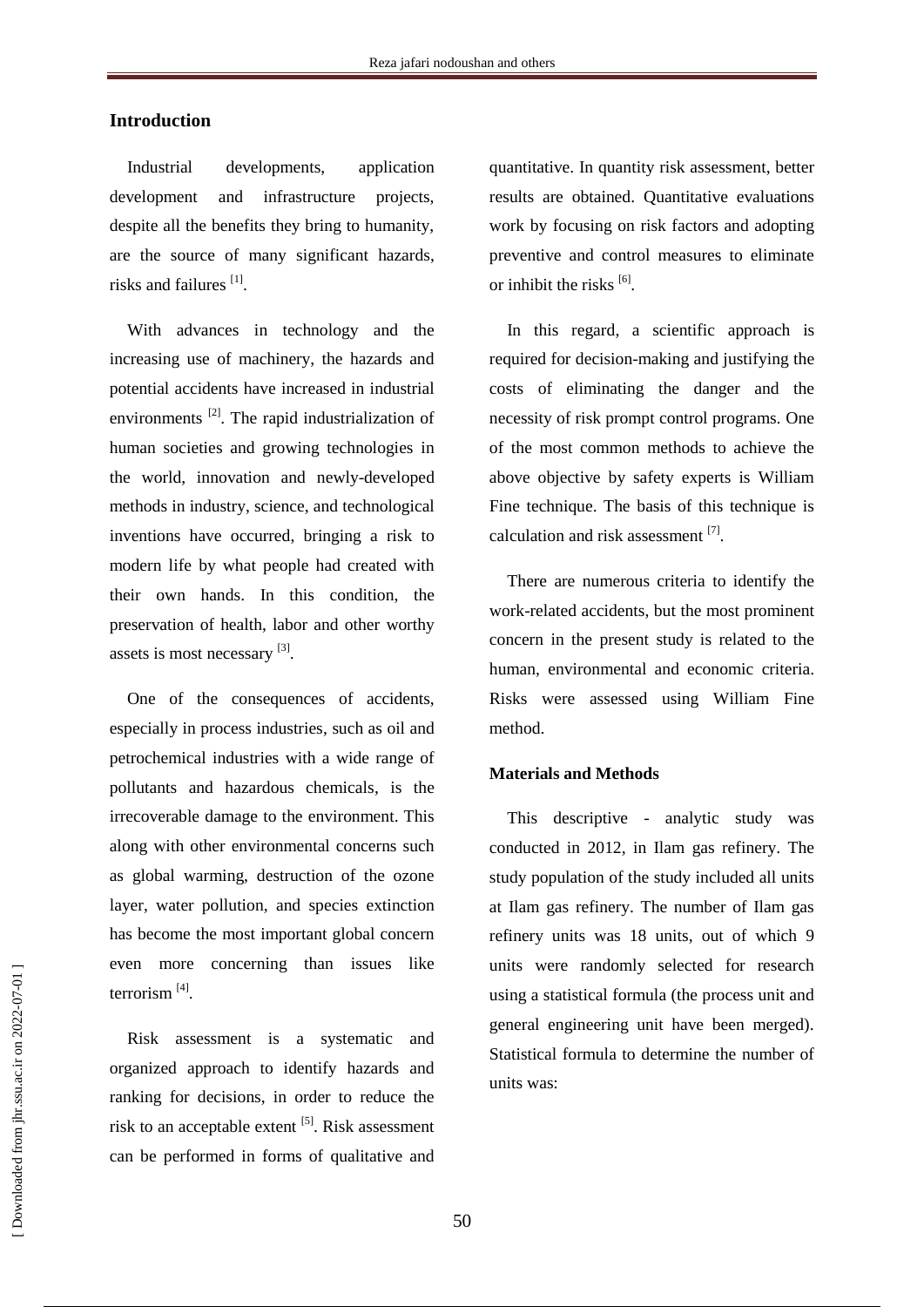$$
n = \frac{t^2 \times P(1 - P)}{d^2}
$$
  
t = 1.96 P = 0.5 d = 0.1 n = 9.6  $\approx$  10

At Ilam gas Refinery Company, before implementing this study, no risk assessment had been carried out. One of the main strengths of the present method is its emphasis on improving teamwork and innovation of the team members. Therefore, in order to identify the sources of hazard in Ilam gas refinery enterprise, experts group, composed of four people including occupational health expert (one person), Master holder of Environmental Management (one person), and specialist in industrial safety (two people). These people were chosen based on the expertise (familiarity with the method of choice) and experience (more than five years of experience at Ilam gas Refinery Company).

To collect information about safety in selected units, questionnaires were adjusted. Questionnaire data were obtained from six sections as follows:

• The first part related to the unit specification that includes the name of the unit, unit responsibility, work shifts status and summary of activities in units.

• The second section contains a preliminary checklist related to identifying the risks in each unit.

• The third section contains a list of chemicals that unit personnel deal with.

• The fourth section contains a list of personal protective equipment, distributed among staff.

• The fifth section contains the status of HSE rules and regulations governing its units.

• The sixth section contains a list of guidelines related to HSE units.

In order to assess the hazard with William Fine method, it is necessary to clearly rank the severity, probability and risk exposure of each aspect of its activities (Table 1).

A method of decision-making is well developed if the cost to correct a hazard is calculated and also how rapidly hazards should be corrected. This technique involves the use of risk.

A risk score, R, is computed from  $R = C \times E \times P$  (1)

C is the consequence rating value, E is the exposure value, and P is the probability value.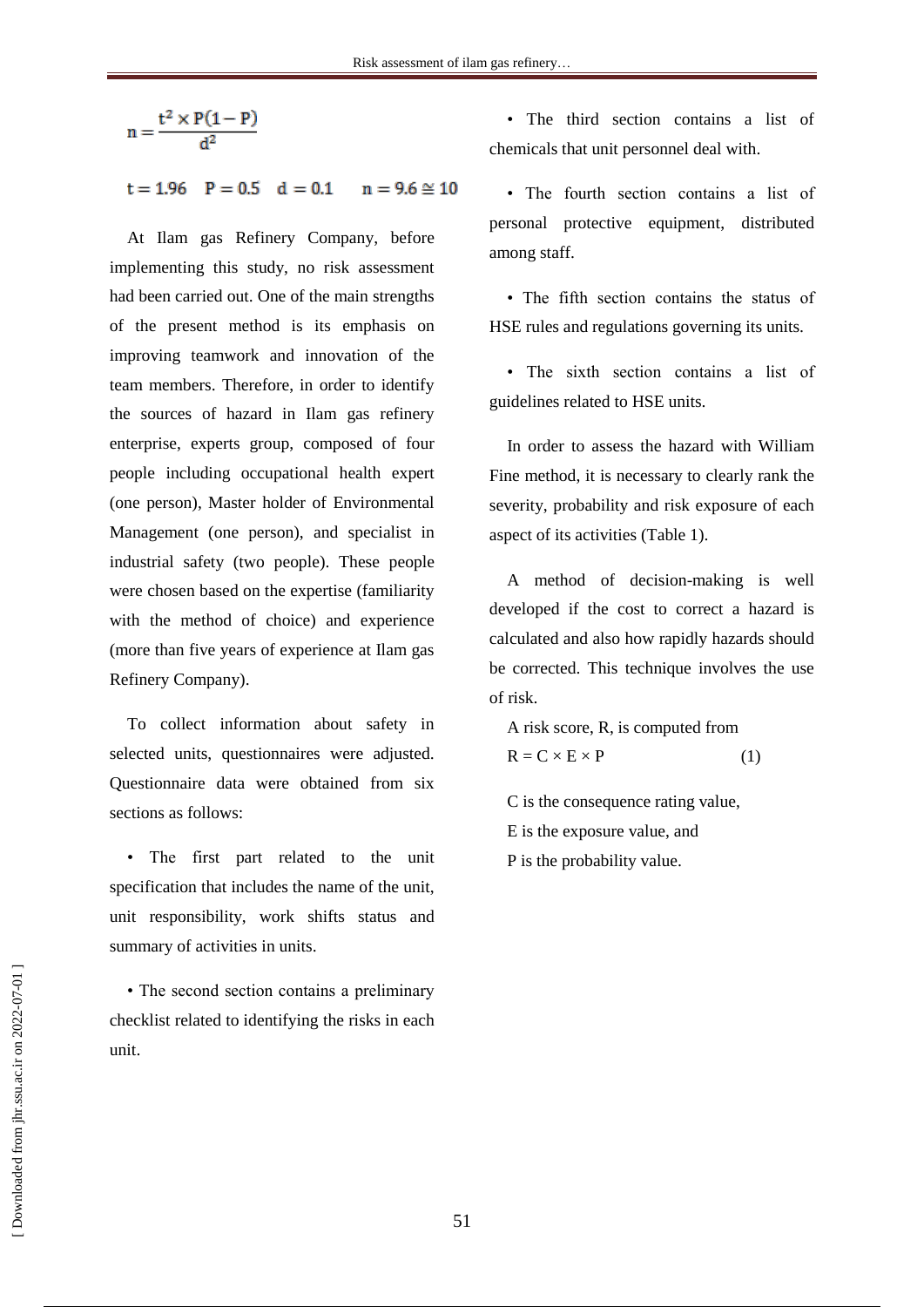**Table 1:** Values for Fine's judgment Process

| Consequences, C (most probable result of potential accident) |  |  |  |  |  |
|--------------------------------------------------------------|--|--|--|--|--|
|--------------------------------------------------------------|--|--|--|--|--|

| 100 | Catastrophe; numerous fatalities; damage over \$1,000,000; major disruption of activities |
|-----|-------------------------------------------------------------------------------------------|
| 50  | Multiple fatalities; damage \$400,000–1,000,000                                           |
| 25  | Fatality; damage \$100,000–400,000                                                        |
| 15  | Extremely serious injury (i.e., amputation, permanent disability; damage \$1,000–100,000  |
|     | Disabling injury; damage up to $$1,000$                                                   |
|     | Minor injury or damage                                                                    |
|     |                                                                                           |

#### **Exposure, E (frequency of occurrence of the hazard event)Hazard event occurs**

| 10  | Continuously (or many times daily)             |
|-----|------------------------------------------------|
| 6   | Frequently (about once daily)                  |
| 3   | Occasionally (once per week to once per month) |
| 2   | Unusually (once per month to once per year)    |
|     | Rarely (it has been known to occur)            |
| 0.5 | Remotely possible (not known to have occurred) |

#### **Probability, P (likelihood that accident sequence will follow to completion)Complete accident sequence**

| 10  | Is the most likely and expected result if the hazardous event takes place      |
|-----|--------------------------------------------------------------------------------|
| 6   | Is quite possible, not unusual, has an even 50–50 chance                       |
| 3   | Would be an unusual sequence or coincidence                                    |
| 0.5 | Has never happened after many n years of exposure, but is conceivably possible |
| 0.1 | Practically impossible sequence (has never happened)                           |
|     |                                                                                |

The risk score can be used to decide how quickly to act to correct hazards. One can compute a cost justification value, *J*, from

$$
J = \frac{R}{(CF \times DC)}(2)
$$

CF is the cost factor and DC is the degree of correction value.

The values for Eq. 1 and 2 are selected from tables (see Tables 1 and 2). Fine suggests that if  $J>10$ , the cost is justified and if  $J<10$ , the cost is not justified. Fine emphasizes that his method should be used as a guide only. The values used in the process and for decision making are somewhat arbitrary. Other definitions could be substituted, other values assigned, and an unlike value used for *J* in decision-making. However, the approach does supply a simple way to evaluate a variety of hazards and controls and presents them to management for approval  $[8, 9]$ .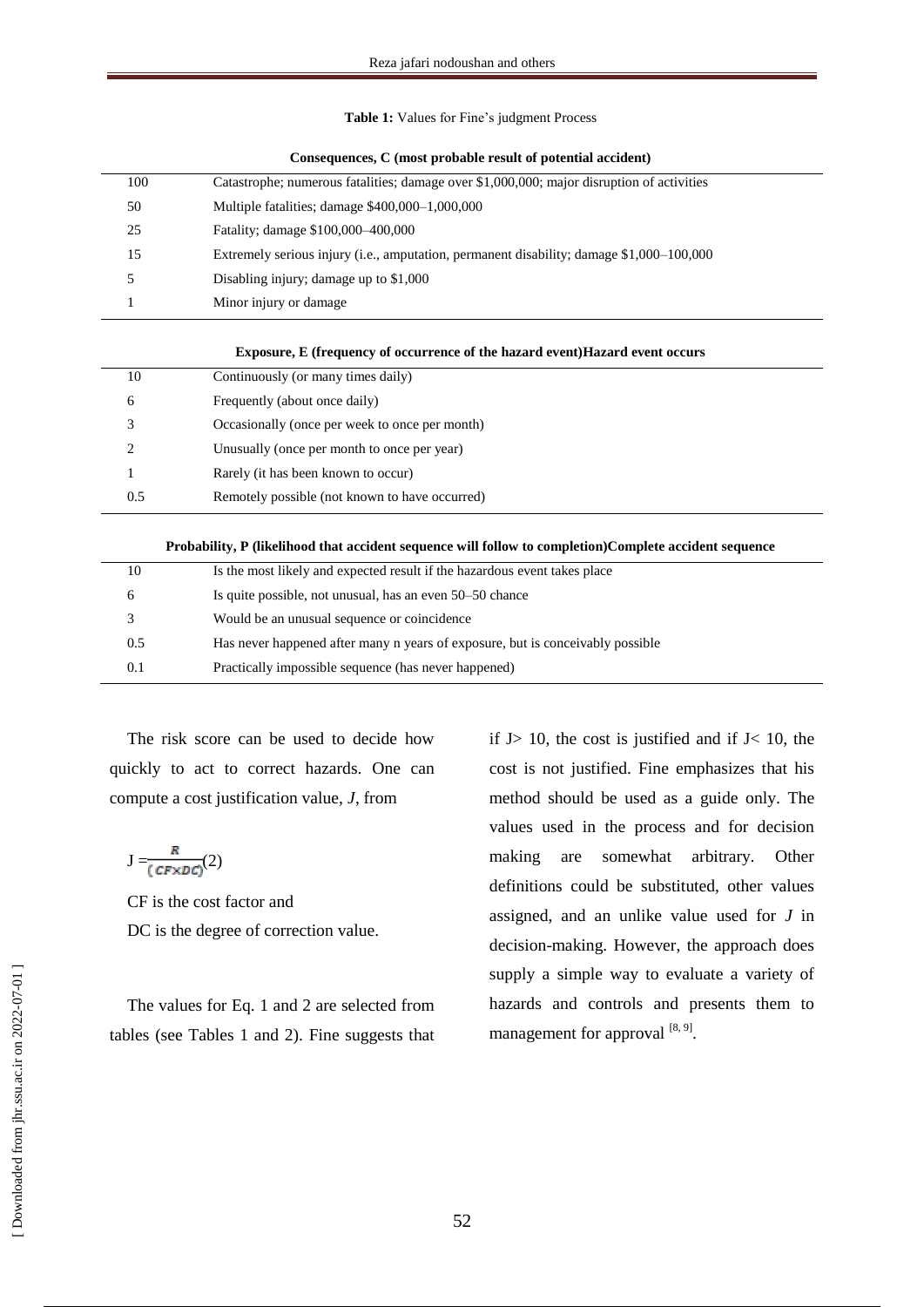#### **Table 2:** Values for cost justification

| 10             | $>$ \$50,000    |  |
|----------------|-----------------|--|
| 6              | \$25,000-50,000 |  |
| $\overline{4}$ | \$10,000-25,000 |  |
| 3              | $$1,000-10,000$ |  |
| 2              | \$100-1,000     |  |
|                | $$25-100$       |  |
| 0.5            | Under \$25      |  |
|                |                 |  |

| Cost factor, CF (estimated dollar cost of proposed corrective action) |  |  |  |
|-----------------------------------------------------------------------|--|--|--|
|-----------------------------------------------------------------------|--|--|--|

| Degree of correction, DC (degree to which hazard will be reduced) |                                       |  |  |  |  |  |  |  |
|-------------------------------------------------------------------|---------------------------------------|--|--|--|--|--|--|--|
|                                                                   | Hazard positively eliminated 100%     |  |  |  |  |  |  |  |
| 2                                                                 | Hazard reduced at least 75%           |  |  |  |  |  |  |  |
| 3                                                                 | Hazard reduced by 50%–75%             |  |  |  |  |  |  |  |
| 4                                                                 | Hazard reduced by W-50%               |  |  |  |  |  |  |  |
| 6                                                                 | Slight effect on hazard $(\leq 25\%)$ |  |  |  |  |  |  |  |

After calculating the risk score according to level of risk (Table 1) of William Fine model, ranking the risk levels are undertaken. These

rankings determine the effective corrective actions that must be performed in the risk management process (Table 3).

**Table 3**: Risk score summary and actions

| Score         | Action                                                                                 |
|---------------|----------------------------------------------------------------------------------------|
| $200 - 1.500$ | Immediate correction required; activity should be discontinued until hazard is reduced |
| $90 - 199$    | Urgent; requires attention as soon as possible                                         |
| $0 - 89$      | Hazard should be eliminated without delay, but situation is not an emergency           |

#### **Results**

In this project, risk assessment forms were completed for 10 randomly selected units out of 18 units (Table 4 for example). In this study, the level of risk for activities such as sampling of sour gas (sour gas inhalation) with a score of 450, working with oxygen cylinders and pure hydrogen with a score of 450, and working with flammable gases (fire) with a score of 750

in industrial laboratory unit has the highest level of risk (emergency) and activities such as sampling from the CBD (burned with hot water) in the utility unit with score of 180, activities related to cylinders (fracture and contusion in the fall) in the industrial laboratory unit with a score of 150, entering the equipment (Leaking gas or liquid in a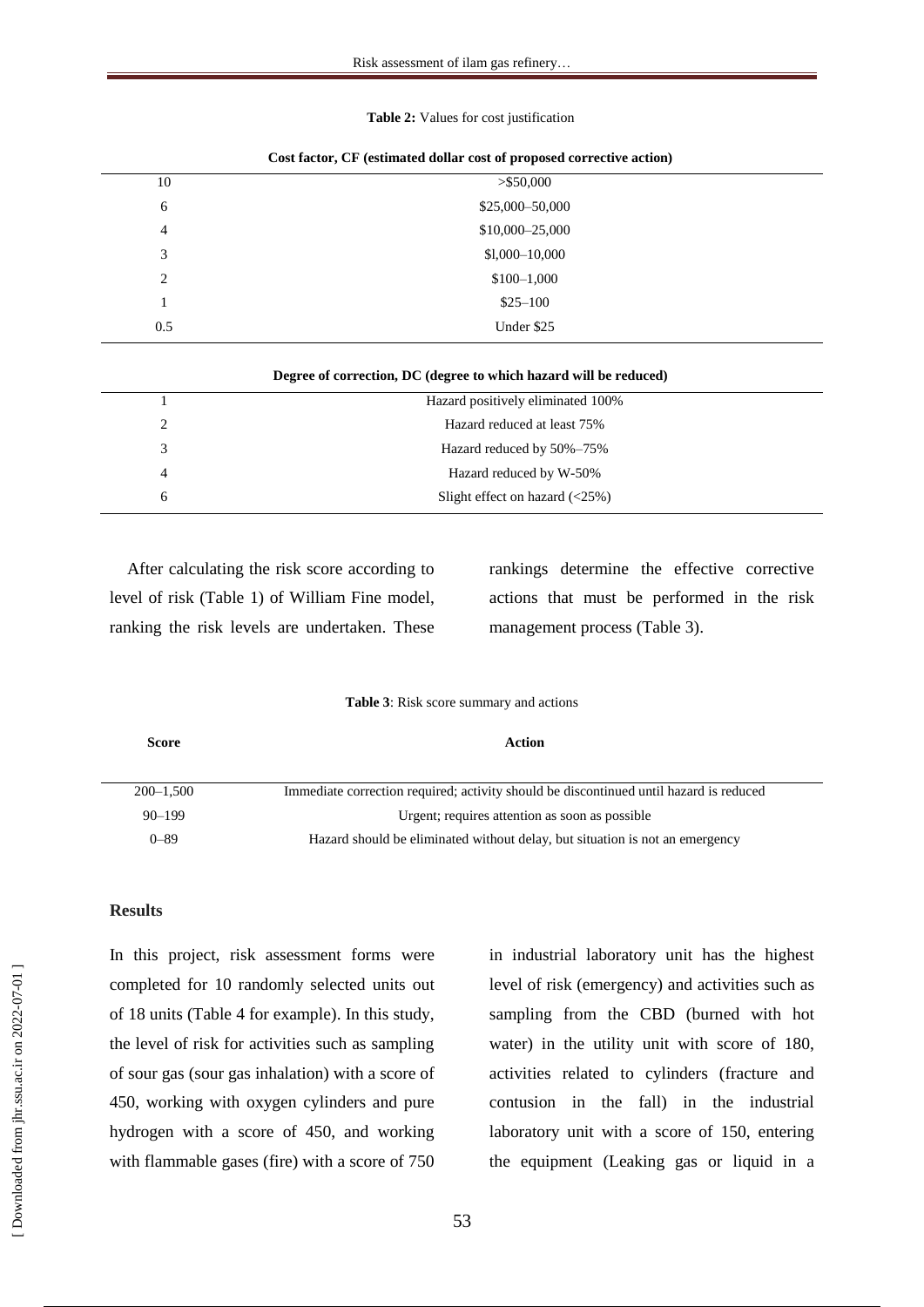confined space) in maintenance and Inspection Unit with a score of 125 and welding (inhaling fumes) in tenement units with score of 90 have moderate risk (abnormal) and activities such as visiting the site (loud noise exposure and damage to the auditory system) in General

Engineering and Process Engineering units with a score of 15, Fire extinguisher recharge (contusion) in fire unit with a score of 9 and work with the machines (electric shock) in Central Workshop Unit with the score of 5, had the lowest risk (normal), respectively.

| <b>Risk</b>      | $\bf R$          |          | ${\bf P}$        |                  | <b>Effect of</b> | Cause                | Hazard   | <b>Activ</b> |
|------------------|------------------|----------|------------------|------------------|------------------|----------------------|----------|--------------|
| Commentary       | PN               | $\bf{E}$ |                  | $\mathbf C$      | damage           |                      |          | ity          |
| <b>Abnormal</b>  | 13               | 3        | $\overline{3}$   | $1\,$            | Asphyxiat        | Failure to           | Sour     | Sour         |
|                  | 5                |          |                  | 5                | ion and          | investigate,         | gas      | gas          |
|                  |                  |          |                  |                  | poisoning        | Maintenance          |          | sampling     |
| <b>Emergency</b> | 45               | 3        | 3                | 5                | Death            | improper             |          |              |
|                  | $\boldsymbol{0}$ |          |                  | $\boldsymbol{0}$ |                  | connections          |          |              |
| <b>Normal</b>    | 22.              | 3        | $\mathbf{0}$     | $\mathbf{1}$     | <b>Burn</b>      | Failure to           | Flamma   |              |
|                  | 5                |          | .5               | 5                |                  | investigate,         | ble gas  |              |
| <b>Normal</b>    | 75               | 3        | $\boldsymbol{0}$ | 5                | Death            | Maintenance          |          |              |
|                  |                  |          | .5               | $\boldsymbol{0}$ |                  | improper             |          |              |
|                  |                  |          |                  |                  |                  | connections          |          |              |
| <b>Normal</b>    | 22.              | 3        | $\boldsymbol{0}$ | $\mathbf{1}$     | Fractures,       | Stop in an           | High     |              |
|                  | 5                |          | .5               | 5                | Contusion,       | inappropriate place, | pressure |              |
|                  |                  |          |                  |                  | Injuries         | on-use or            | gas      |              |
|                  |                  |          |                  |                  |                  | inappropriate use of |          |              |
| <b>Normal</b>    | 37.              | 3        | $\boldsymbol{0}$ | $\overline{2}$   | Death            | personal protective  |          |              |
|                  | 5                |          | $.5\,$           | 5                |                  | equipment            |          |              |

**Table 4:** Example of completed form risk assessment in industrial laboratory

Finally, the level of risk with respect to the unit of work and number of risks in unit of the

study subjects were calculated (Table 5 and Figure 1).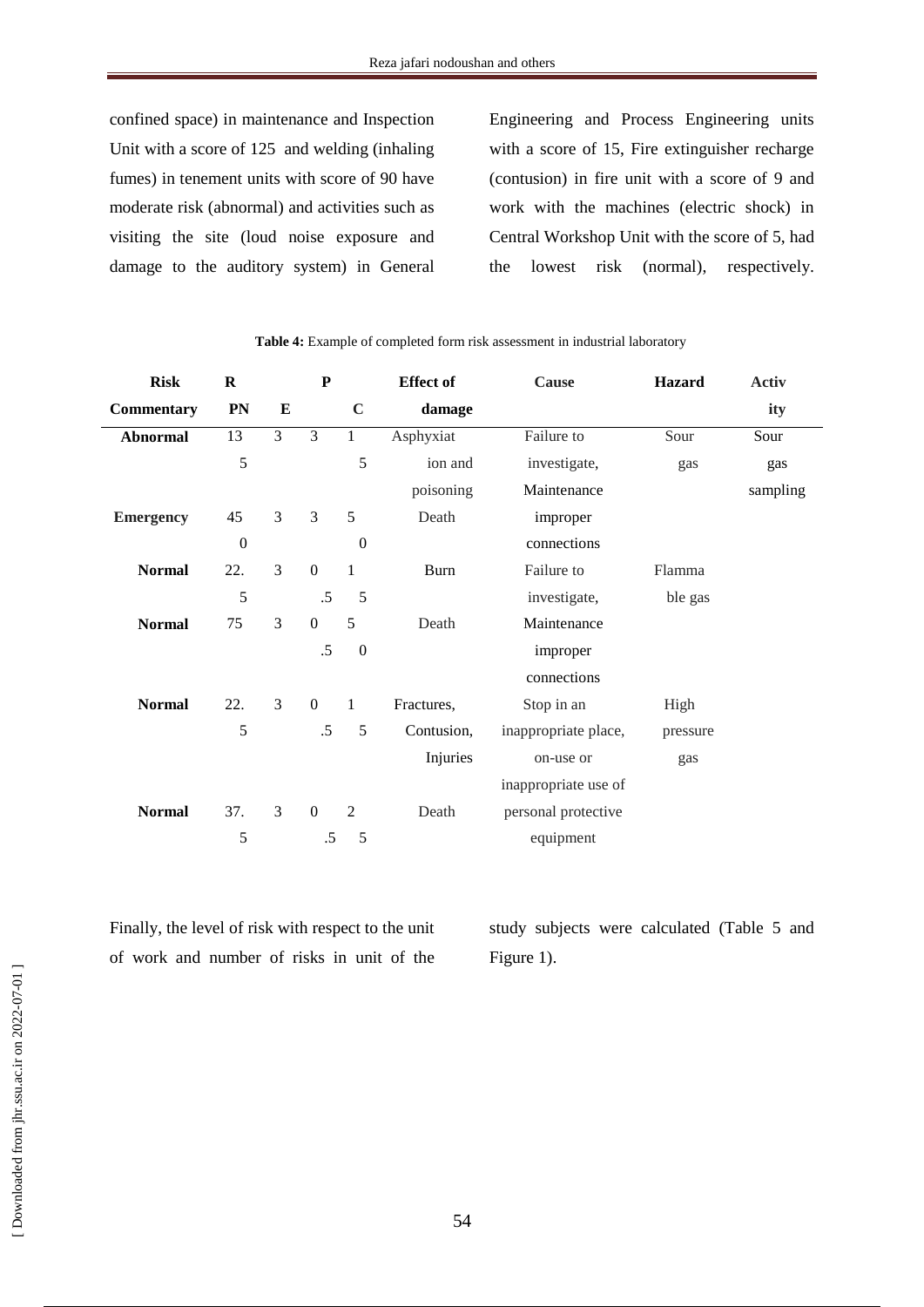|                                                                                     |               | <b>Risk level</b> |                  |
|-------------------------------------------------------------------------------------|---------------|-------------------|------------------|
|                                                                                     | <b>Normal</b> | Abnormal          | <b>Emergency</b> |
| <b>Safety</b>                                                                       | %75           | %25               | $\mathbf{0}$     |
| <b>Fire</b>                                                                         | %80           | %20               | $\mathbf{0}$     |
| <b>Tenement</b>                                                                     | %62.5         | %37.5             | $\mathbf{0}$     |
| <b>Industrial Laboratory</b>                                                        | %78.1         | %15.6             | %6.3             |
| <b>Maintenance and Inspection</b>                                                   | %86.2         | %13.8             | $\overline{0}$   |
| <b>Central Workshop</b>                                                             | %92           | %8                | $\mathbf{0}$     |
| <b>Engineering</b><br><b>Process</b><br><b>General</b><br>and<br><b>Engineering</b> | %92.3         | %7.7              | $\overline{0}$   |
| Utility (water, steam, tanks)                                                       | %78.1         | %21.9             | $\mathbf{0}$     |
| <b>Storage</b>                                                                      | %72.7         | %27.3             | $\mathbf{0}$     |

**Table 5:** The level of risk depending on the type of unit in Ilam gas Refinery Company

Reasonable costs for the purchase of two compressed air breathing apparatus in sour gas inhalation risks arising from sampling activity related to the laboratory according to the formula ( $J = R / CF \times DC$ ), where ( $CF = 3$ ) and (DC = 1) is equal to  $(J = 450/3 \times 1 = 150)$  and J> 10, so the cost of risk control is acceptable.

For the risks of exposure to noise at work, the control cost is as follows;  $J = R / CF \times DC$  where (CF = 3) and (DC = 3) is equal to  $(J =$  $180/3 \times 3 = 20$  and J is 10, so the cost for control this risk is acceptable.

In the risks associated with work at height, the control cost is:  $J = R / CF \times DC$ , where (CF  $= 2$ ) and (DC  $= 4$ ) is equal to (J  $= 90/4 \times 2 =$ 11.25) and the levels  $J > 10$ , so the cost for risk control is acceptable.



Level of risk

**Figure 1:** The level of risk According to the number of risk in the study units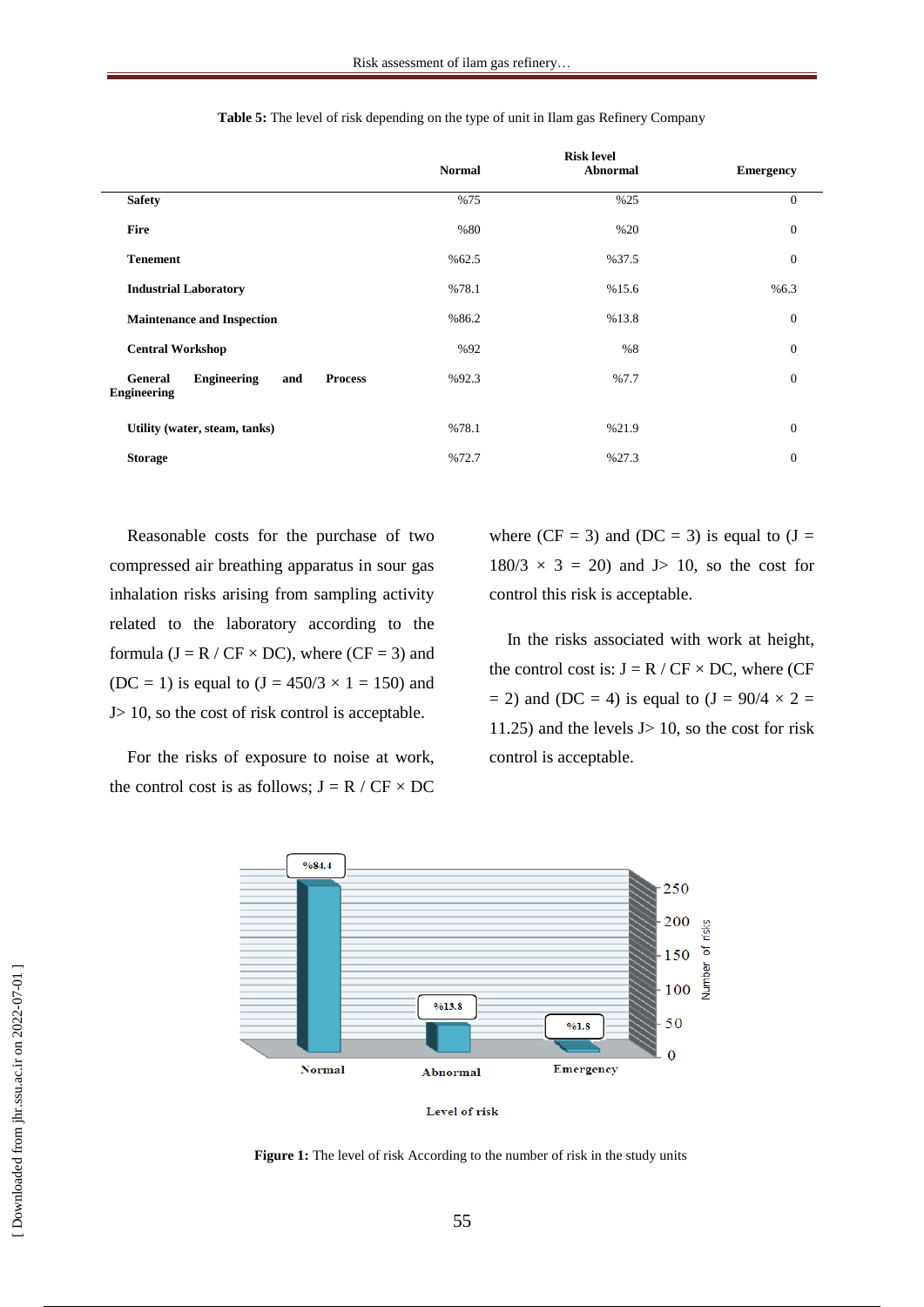### **Discussion**

The results of this study showed that industrial laboratory units have a higher risk than other units in Ilam gas Refinery Company, but fortunately, risk is not at a critical level. However, with allocating the proper resource and scheduling, actions should be considered to reduce equipment and processes with the high risk in the company.

The main risks in company are related to the inhalation of gas and falling from height.

The corrective actions on forecasting and more accurate implementation of individual arrangements to prevent inhalation of toxic gases and falling from a height are necessary.

A study by Joazi et al found out that the risk of induction furnace operating activities (epoxy pert) with a score of 300, testing the water (for noise pollution) with a score of 300, Grinding in tube with a score of 240 and test of tube with water pressure with a score of 200, has the highest level of risk (emergency) and activities such as chamfer grinding in head and the bottom of the tube (around the microchip) with a score of 192, operation of the rotary saw (collision of tubes with individuals) with a score of 180, the welding process with a score of 160, washing by phosphoric acid with score of 120 have average risk (abnormal) and activities like falling the people (Prifer) with a score of 16, the test of water (pipe bursting) with a score of 9 and Slither of coil with score of 5 have the lowest risk (normal), respectively [10] .

Another study was done by Moradi and Pirsaheb using William Fine method in 2011 (Case Study in National Iranian Drilling Company), in which the risk level environmental aspects of activities with a score of 384, working by acid with a score of 240, drilling with air, cement working, testing and productivity wells with 216 scores, survey and start drilling wells with a risk score of 200 have the highest levels of risk [7].

Jafari conducted another study using William Fine method. The results showed that the level of risk in commissioning activities and the outside of generators at service (electric shock) with a score of 300, visiting the boiler (noise pollution) with a score of 300, grinding on boiler tubes with a score of 240 and inspection, control and monitoring of the compressor (explosion) with a score of 200 have the highest level of risk (emergency) and activities such as monitoring and maintenance of pumping stations (body contact with the hot fluid) with a score of 192, refueling the tanks (risk of collapse in a pool of waste water) with a score of 180, welding process with a score of 160, chemical injection with a score of 120 have a medium risk (abnormal) and activities such as production and distribution of air (inhalation of oil vapors in the environment) with a score of 16, receiving and injection of steam (thermal energy dissipation) with a score of 9 and breaking pathways of water and boiler tubes and accumulate at the site of perforation with a score of 5 have the lowest risk (normal), respectively  $^{[11]}$ .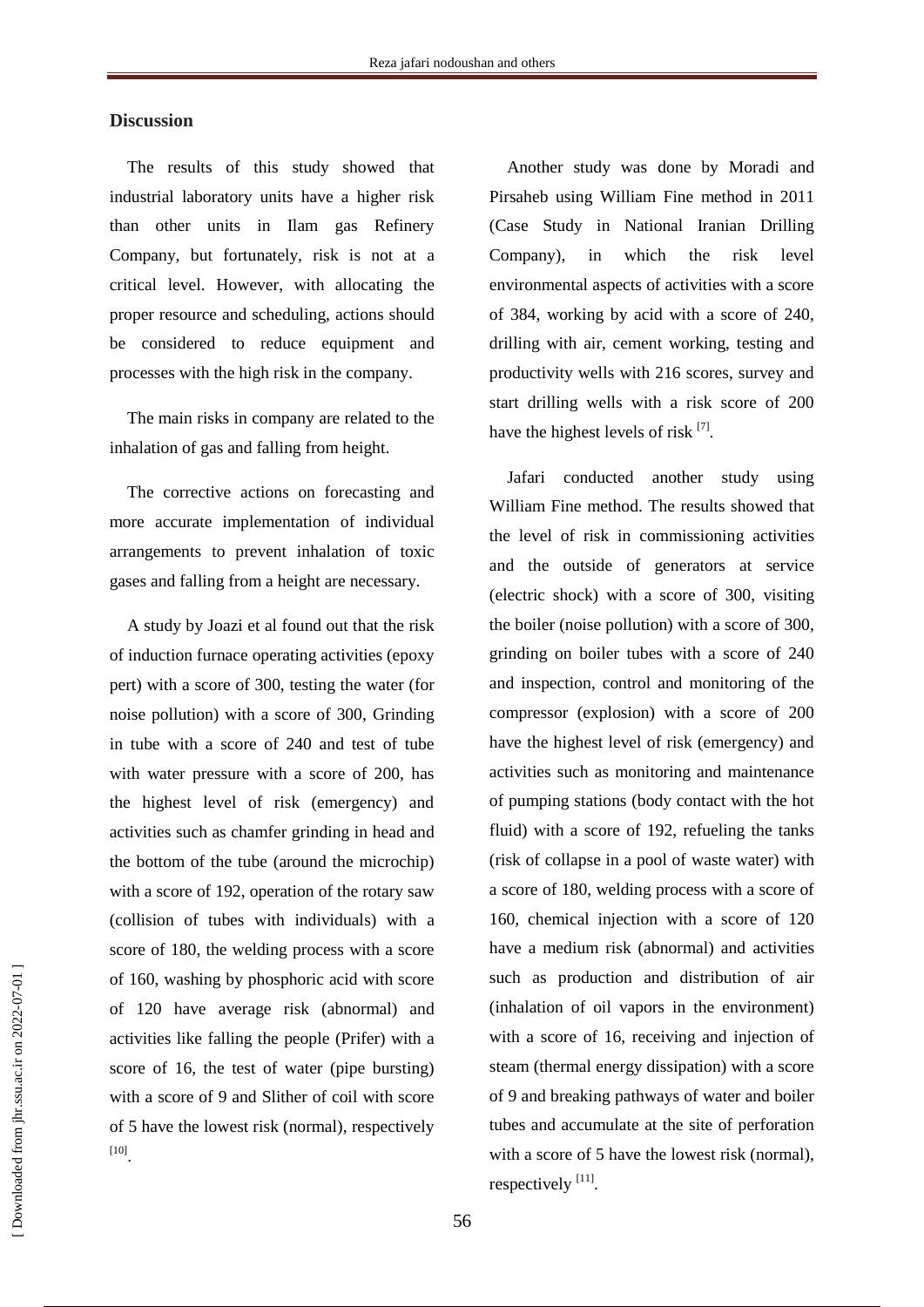According to previous research findings, it is noted that the risk score of noise pollution, for example in the study of Joazy and Jafari, was 15 (normal), while it was 300 (emergency) in this study. This can be attributed to the severity and probability of occurrence and the extent of exposure and also the nature of the activity. Joazy showed that welding process has a risk score of 160 (abnormal), which is similar to the result of the present study with a slight difference (risk score of 90)<sup>[7]</sup>. Risk score of falling in the study by Joazy was 16 (normal) $^{[7]}$ , while it was 160 (abnormal) in Jafari's study  $[11]$  and 180 (abnormal) in the present study, which can be due to the difference in severity, probability and exposure.

## **Conclusion**

The results showed that the company is in relatively safe conditions. The reason could be that HSE department, with specialists and experts in Ilam gas refinery at the relevant

fields of health, safety and the environment, has done great efforts toward providing a relatively safe working environment for staff during the last few years.

Therefore, 10 activities with risk scores of lower than 89 do not require monitoring or correction at the moment and are not a priority.

Cases with a risk score of 90-199, including 14 activities, have emergency condition. If the score is more than 199, it corrective action should be considered at the shortest possible time. During the present risk assessment process, a relative reduction occurred in risk due to an increase in staff awareness. Learning the proper use of protective equipment by personal can help safer working at heights, noise control, and codification of policies, safety goals and plans to achieve annual goals, identifying areas of risk, periodic monitoring of contractors and monitoring these measures by senior managers.

## **References**

- 1. Kobes M, Helsloot I, Vries BD, et al. Building safety and human behaviour in fire: A literature review. Fire Safety Journal. 2010; 45 (1): 1-11.
- 2. Nouri J, Omidvari M, Tehrani SM. Risk assessment and crisis management in gas stations. Int. J. Environ. Res. 2010; 4: 143-52.
- 3. Harms-Ringdahl L. Analysis of safety functions and barriers in accidents .Safety Science. 2009; 47(3): 353- 63.
- 4. Pidgeon N, Leary M O'. Man-made disasters: why technology and organizations (sometimes) fail. Safety Science. 2000;12(34): 15–30.
- 5. Henselwood F, Phillips G. Amatrix-based risk assessment approach for addressing linear hazards such as pipelines. Journal of Loss Prevention in the Process Industries. 2006; 19(1): 433-41.
- 6. Young-Do J, Daniel A. Individual risk analysis of high-pressure natural gas pipelines. Journal of Loss Prevention in the Process Industries. 2008; 21: 589-95.
- 7. Moradi H, Pirsaheb M. HSE Risk Assessment and Management of onshore drilling machines by William Fine. Journal of Oil, Gas and Energy. 2012; 11: 34-42.[Persian]